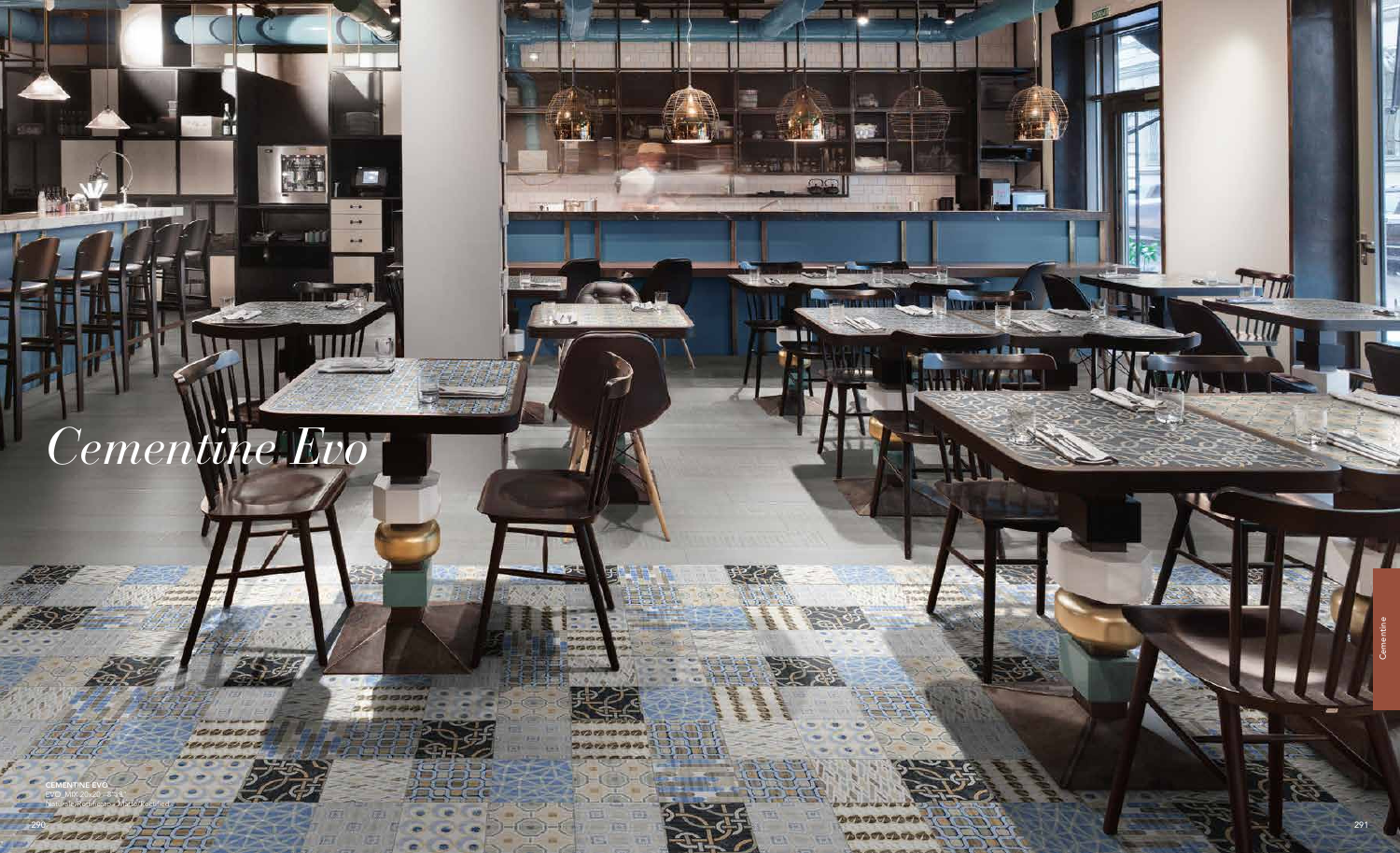Collection

*Cementine Evo* Designed by SILVIA STANZANI

GRES PORCELLANATO BODY-COLOR



20x20 - 8"x8"  $\Box$ 



**BARAR** EVO\_5



Naturale/Rettificato Matte/Rectified Matt/Rektifiziert Matt/Rectifié



|   |  | 囲 | Θ | Ð |  | 回 | $\overline{\mathbb{R}}$ |   |  | 回 | э | Θī | 回 | 삐 | Ð | ω            |  |
|---|--|---|---|---|--|---|-------------------------|---|--|---|---|----|---|---|---|--------------|--|
| 同 |  | 国 |   | 回 |  | 国 |                         | 回 |  | 压 |   | G  | 国 | 回 | 国 | $\mathbb{E}$ |  |
|   |  |   |   |   |  |   |                         |   |  |   |   |    |   |   |   |              |  |
|   |  | 回 |   | 豇 |  | 回 | 9                       | 狟 |  | 回 |   | 囱  | 回 | 囯 | ₩ | Œ            |  |

|  |  |  |  | <b>TOTAL LIGHT</b> |  |                 |  | œ |                                   |  |  |  |
|--|--|--|--|--------------------|--|-----------------|--|---|-----------------------------------|--|--|--|
|  |  |  |  |                    |  | <b>AND SHOP</b> |  |   | <b>Contract Contract Contract</b> |  |  |  |
|  |  |  |  |                    |  |                 |  |   |                                   |  |  |  |
|  |  |  |  |                    |  |                 |  |   |                                   |  |  |  |
|  |  |  |  |                    |  |                 |  |   |                                   |  |  |  |
|  |  |  |  |                    |  |                 |  |   |                                   |  |  |  |
|  |  |  |  |                    |  |                 |  |   |                                   |  |  |  |
|  |  |  |  |                    |  |                 |  |   |                                   |  |  |  |
|  |  |  |  |                    |  |                 |  |   |                                   |  |  |  |
|  |  |  |  |                    |  |                 |  |   |                                   |  |  |  |
|  |  |  |  |                    |  |                 |  |   |                                   |  |  |  |
|  |  |  |  |                    |  |                 |  |   |                                   |  |  |  |
|  |  |  |  |                    |  |                 |  |   |                                   |  |  |  |

EVO\_2



EVO\_3



adindra **DOC** 300 ....<br>100 300

EVO\_4

|   |  | 000100000010000010000001000000100000                                                           |  |
|---|--|------------------------------------------------------------------------------------------------|--|
|   |  | 00010000010000010000001000000100000                                                            |  |
|   |  |                                                                                                |  |
|   |  |                                                                                                |  |
|   |  | 00010000010000010000001000000100000                                                            |  |
| 5 |  | CONTRACTOR IN CONTRACTOR IN THE CONTRACTOR IN THE CONTRACTOR OF A PROPERTY OF A REAL PROPERTY. |  |